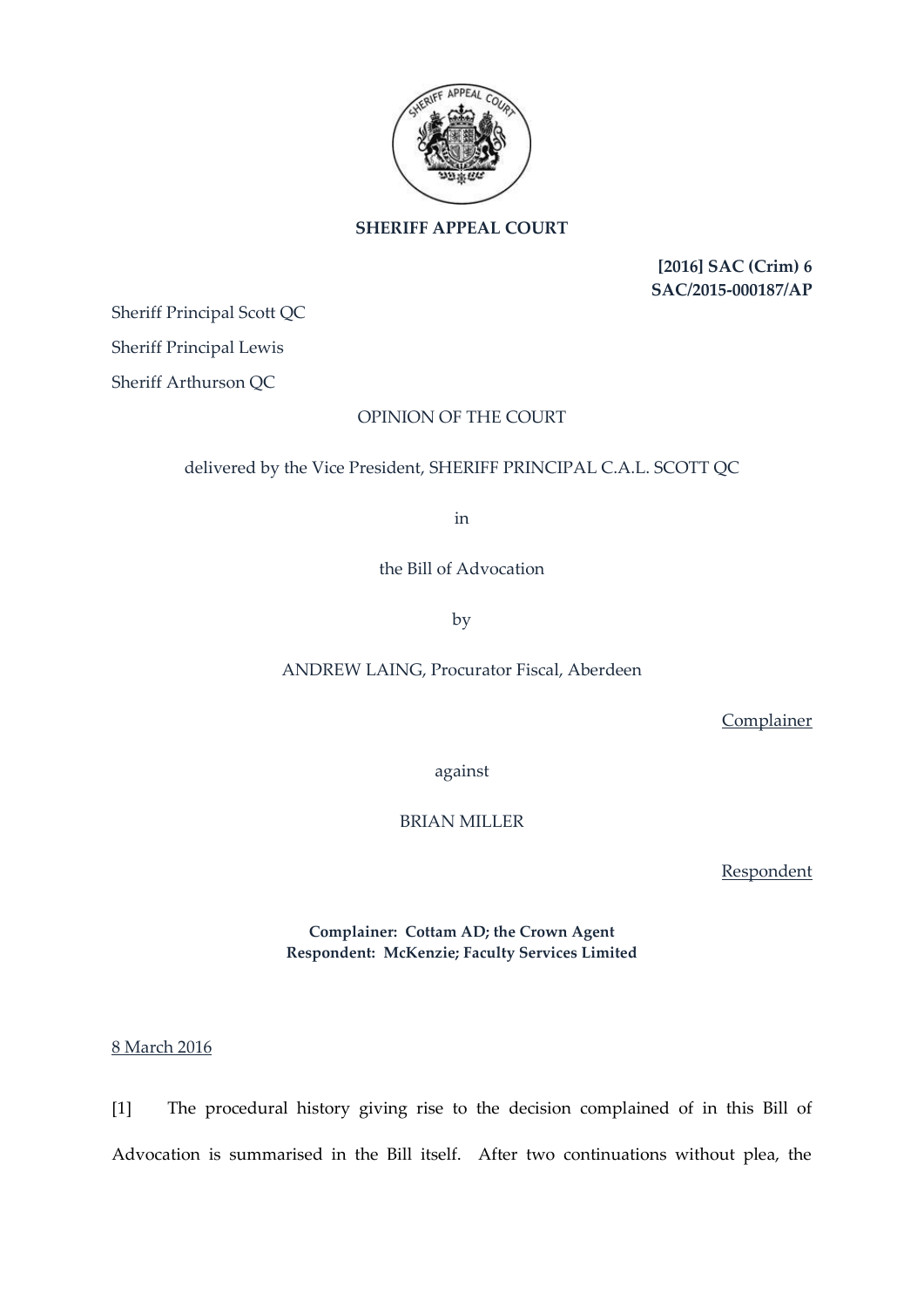respondent entered a plea of not guilty on 10 November 2015. An intermediate diet was assigned for 4 December 2015 and a trial diet for 12 January 2016.

[2] At the intermediate diet, it emerged that CCTV footage from the date and place libelled would be unavailable for the purposes of any trial. It appears from the Bill that the presiding sheriff determined that the respondent's trial would inevitably be unfair. He, therefore, chose to desert the complaint *simpliciter*.

[3] On behalf of the Crown, the advocate depute submitted that the sheriff's analysis at paragraph [9] in his report was incorrect. Whilst the sheriff proceeded on the basis that identification of the respondent was reliant upon witnesses having viewed the CCTV footage, the advocate depute explained to us that the evidence regarding identification which the Crown proposed to lead at trial emanated from members of the respondent's own family. Accordingly, the CCTV footage was, in reality, of no consequence when it came to the issue of identification. Moreover, the advocate depute submitted that the same could be said regarding what was alleged to have occurred on the occasion libelled.

[4] It was maintained that the sheriff at the intermediate diet had been unable to carry out a proper assessment as to the significance of the evidence which the Crown proposed to lead at trial. He had failed to afford the procurator fiscal depute an opportunity to explain matters properly. The advocate depute argued that, even where the sheriff entertained a doubt about the fairness of the respondent's trial, he ought to have continued the intermediate diet to allow fuller argument or simply continued the case to the trial diet thereby allowing the sheriff presiding at the trial to make what would have been a more informed assessment as to fairness.

[5] Counsel for the respondent supported the sheriff's "detailed and reasoned" report and submitted that there was no proper basis upon which to interfere with the decision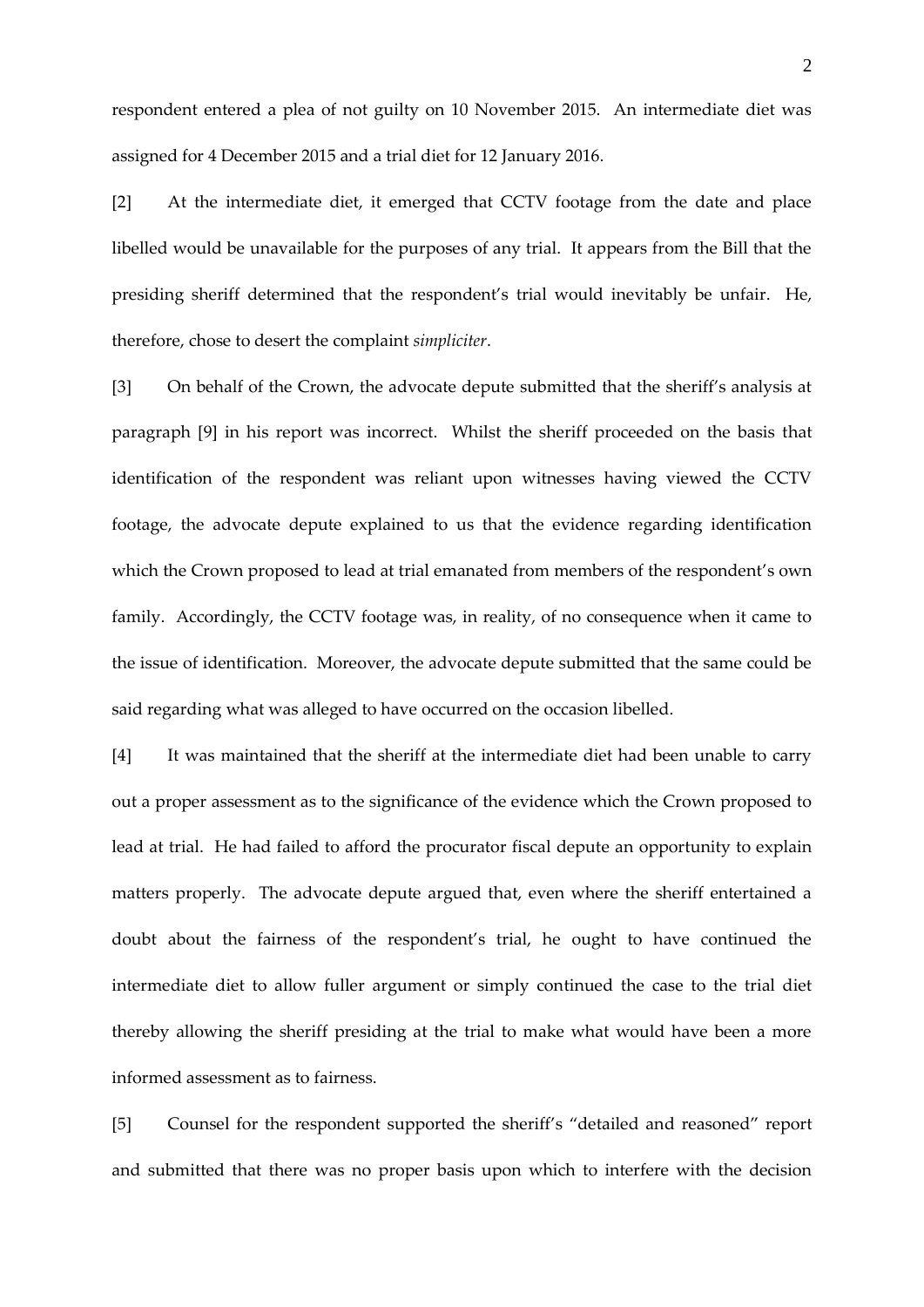taken, albeit that she accepted that the decision had, in effect, been taken *ex proprio motu*. Counsel referred to the case of *Walker* v *PF, Edinburgh* [2015] HCJAC 119, at paragraph [5] in particular, and stressed the discretionary nature of the decision taken by the sheriff in the present case. However, we did not understand counsel for the respondent to challenge the core proposition advanced for the Crown, viz. that the CCTV footage was not a necessary feature of the identification evidence to be led at trial.

[6] In light of the submissions advanced in support of the Bill, we find ourselves unable to agree with the sheriff's conclusion that an unfair trial was inevitable owing to the non-availability of the CCTV footage. At the very least, in our view, the sheriff's decision was premature. In advance of the intermediate diet, the Crown had not been placed on notice that they might be facing a motion to desert the complaint. The sheriff's consideration of the issue of unfairness would have benefited from a more informed appraisal as to the evidential basis for the charge against the respondent. However, we formed the impression from the submissions on appeal that (as is averred in the Bill at statement of fact 7) the sheriff proceeded to desertion of the complaint without giving the procurator fiscal depute an opportunity to respond to the proposition that such a disposal was appropriate, particularly where such a disposal had been conceived of by the court itself.

[7] In the course of the appeal, various authorities were mentioned. All concerned were at one to the effect that the case of *HMA* v *Fleming* 2005 JC 291 correctly sets out the test as to whether an unfair trial would be inevitable (see paragraph [34]) albeit that in *Fleming* the decision for the court was whether to desert *pro loco* or *simpliciter*. Moreover, *Fleming* had involved a trial which had already been underway for a number of days. At all odds, in our opinion, the sheriff erred in his application of that test to the circumstances in the present